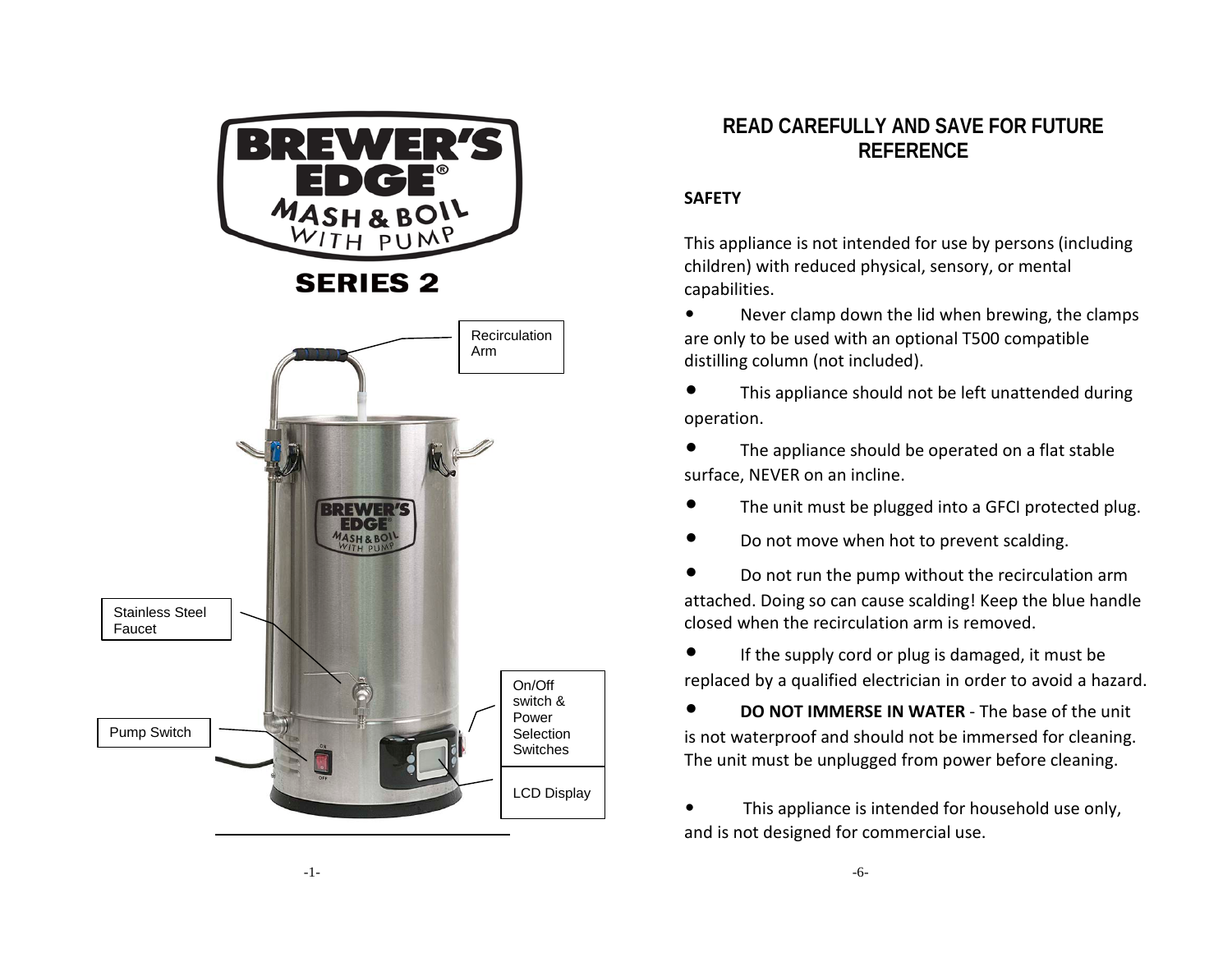## **Mashing, Sparging, and Boiling**

**BATCH SIZE:** You can make either a 2½ gallon or 5 gallon batch in the Mash & Boil.

**STRIKE WATER CALCULATION:** You will first need to calculate your strike water. Use .30 gallons of water for every pound of grain, with a minimum amount of 2 gallons, regardless of batch size.

#### **Examples:**

2½ GALLON BATCH WITH 5 POUNDS OF CRUSHED GRAIN: Instead of using  $(5 \times .3)$  gallons to calculate strike water which would be 1.5 gallons, use 2 gallons which is the minimum.

5 GALLON BATCH WITH 11 POUNDS OF CRUSHED GRAIN: Use  $(11 \times .3)$  which is 3.3 gallons of strike water.

5 GALLON BATCH WITH 16 POUNDS OF CRUSHED GRAIN: Use  $(16 \times .3)$  which is 4.8 gallons of strike water (16 pounds is maximum capacity).

**STEP 1:** Calculate your strike water for your batch and add to the Mash & Boil. Insert the Sparging Basket and cover with lid. Plug in the unit, set for 1600 W, and turn **ON** the far right (red rocker) power switch. Now press **ON/OFF** on the digital control, and press **SET**. The default strike water temperature of 162° will flash. To change this, press the + or – buttons, otherwise, press SET to agree to this strike temperature (which results in a mash temperature of 152° to 154° F.).

**STEP 2:** After setting the runtime, the **TIMER** value of 0:00 will flash. This means the unit will turn on as soon as you press SET again as you have not entered a delayed start time.

If you want to delay the start of the unit, enter the number of hours you want to wait before the unit starts (enter 1 to 23 hours in whole hours only). For example, if you want the unit to start 8 hours from now, enter a value of 8.

**STEP 3:** To agree to this and start the heating cycle for the strike water (or TIMER countdown), press **SET** again to start the strike water heat cycle.

**STEP 4:** Once the strike water has reached the target temperature of 162° F., open the lid and start mixing in the crushed grain with a long spoon. Mix in thoroughly for even heat distribution until the mash develops a porridge like consistency. If you find the mash is a little dry, pour a half gallon of strike water from the bottom valve and mix it into the top of the mash. Now with the lid removed, change the set temperature to 152° F (down from 162° F.), by following the instructions in step 1.

**STEP 5:** Now attach the recirculation arm and the short piece of silicone tubing with the white plastic Sparge Attachment (see picture). With the blue handled valve all the way open (vertical) turn on the **PUMP** switch on the side of the unit to start the pump. You will need to use the valve to adjust the flow of recirculation so the unit maintains about an inch of water above the grain bed during the 1 hour mash.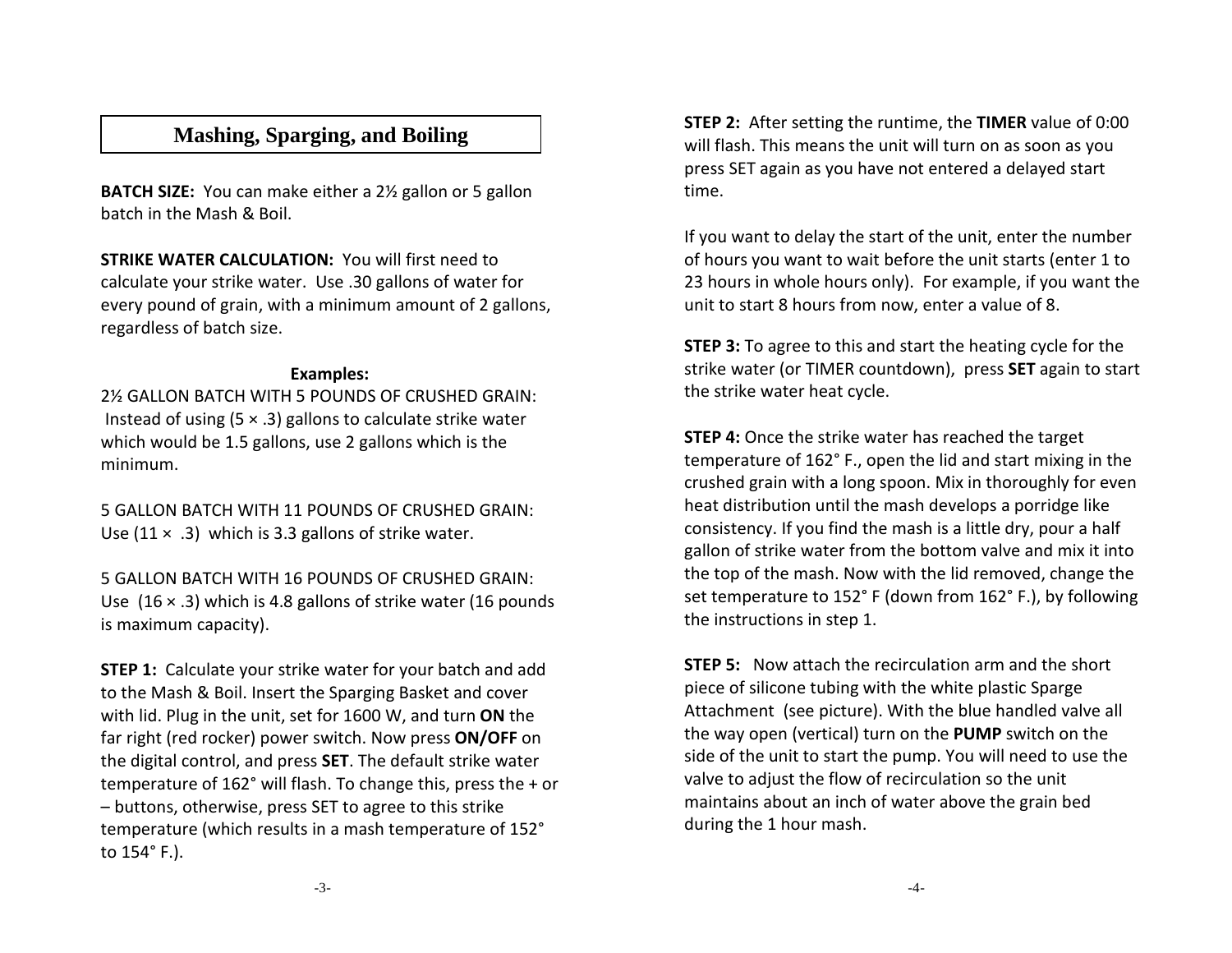

Too much flow, and the unit will run dry (you will hear a sucking sound) and too little, and the needed 1" of liquid above the grain will not be maintained. You will have to play around with the valve adjustment a bit to maintain about an inch of water above the grain bed as every mash is different.

If your mash clogs, and is not flowing well enough for the pump to function, you either have too fine a crush of the grain in the mash, or too large a percentage of gummy starches like flaked grains. Turn off the pump and put on the lid, and let mash without recirculation if this happens. Wait 1 hour for mashing to complete (but start preparing your sparge water now, see below).

**SPARGE WATER CALCULATION**: You will need to calculate the amount of hot 168° F. sparge water you will need at the end of the 1 hour mash. Use your strike water calculation amount and multiply by .75 to get the amount of sparge water needed.

## **Examples:**

2½ GALLON BATCH WITH 5 POUNDS OF CRUSHED GRAIN: 2 gallons of strike water multiplied by  $.75 = 1\frac{1}{2}$  gallons of sparge water needed.

5 GALLON BATCH WITH 11 POUNDS OF CRUSHED GRAIN: Multiply your 3.3 gallons of strike water by .75 to get 2.48 gallons needed.

5 GALLON BATCH WITH 16 POUNDS OF CRUSHED GRAIN: Multiply your 4.8 gallons of strike water by .75 to get 3.6 gallons needed.

**STEP 6:** Prepare your sparge water. Heat the calculated amount of water in a separate vessel to 168° F., so it will be ready for use at the end of the 1 hour mash period. It is okay to mash for longer than 1 hour if your sparge water is not quite ready yet.

**STEP 7:** Time to sparge. Now unscrew and detach the recirculation arm and pull the mashing basket straight up, and then twist to set its 4 legs on the upper wire support. Be careful not to drop the full basket on the floor, as the legs may bend under the weight of the wet grain. Change the set temperature to 218° F. by following the instructions in step 1 to boil.

**STEP 8:** While the temperature is rising, the malt sugar is dripping into your Mash & Boil from the Sparging Basket. Now it is time to add the 168° F. sparge water you have prepared, to wash the malt sugars into the boiler. Sparge until you have 5½ to 6 gallons of wort.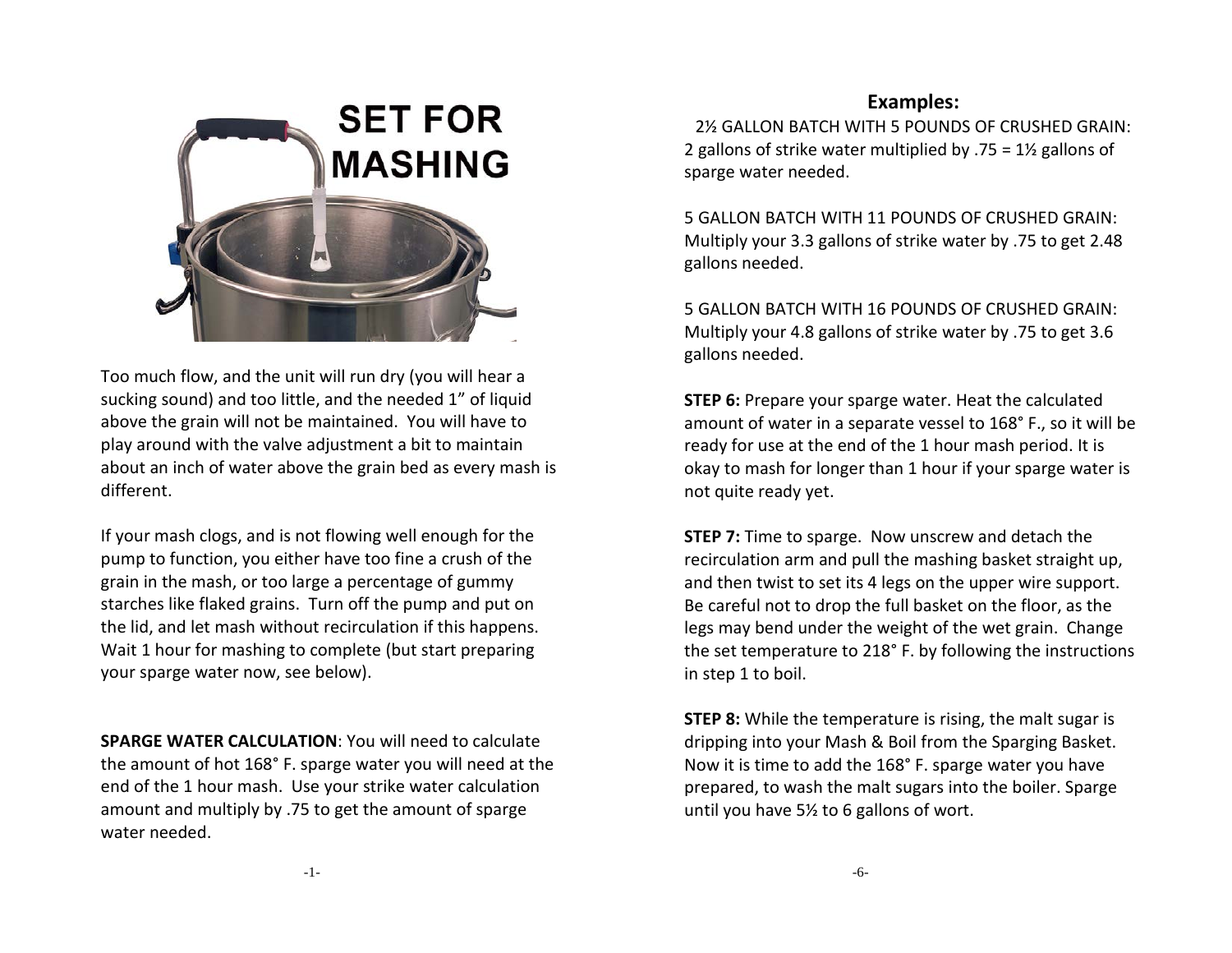#### **IF USING 7 POUNDS OF CRUSHED MALT OR LESS**



If you are using 7 pounds of crushed malt or less, you will first need to push the wet crushed malt up so it covers the side perforations of the basket to prevent splashing down the sides when you add strike water. When using this small amount of grain, only add a quart of sparge water at a time to prevent splashing out the sides.

 Brewer's Edge® offers an optional Small Batch Adapter, item J11, that covers the side holes. This is recommended if you do a lot of small 2½ gallon batches.

#### **IF USING 8 TO 16 POUNDS OF CRUSHED MALT**

Add a half gallon of 168° F. sparge water at a time to the top of the basket, let the basket drain, and add more sparge water as needed until the 5½-6 gallon mark is reached. It is helpful to use a flashlight and shine it across to the gallon marker side to make the markers more visible. Keep doing this until you have 5½-6 gallons, and then lift the Sparging Basket off when it has finished draining. Turn up the

thermostat to 217° F and wait for the boil to begin. **IMPORTANT** - Do not clamp the lid when boiling, leave the clamps loose to prevent steam burns! We recommend leaving the lid off when the unit comes to a boil.

**STEP 9:** Boiling will be reached in about 50 minutes. Boil for 1 hour, adding hops and brewing your usual way. **Do not run the pump during the boil.** Consider using a hop spider if you intend on pumping through a wort chiller at the end of the boil to reduce the chance of pump clogging.

**STEP 10:** After the boil, use the chiller of your choice to chill the wort. Once cool, transfer into your designated fermenter. We recommend using the valve rather than using the pump to pump out, as the pump can sometimes clog on hop particles after the boil.



#### **CLEARING A CLOGGED PUMP**

The pump can become clogged occasionally, particularly when large amounts of pellet hops are used. To clear a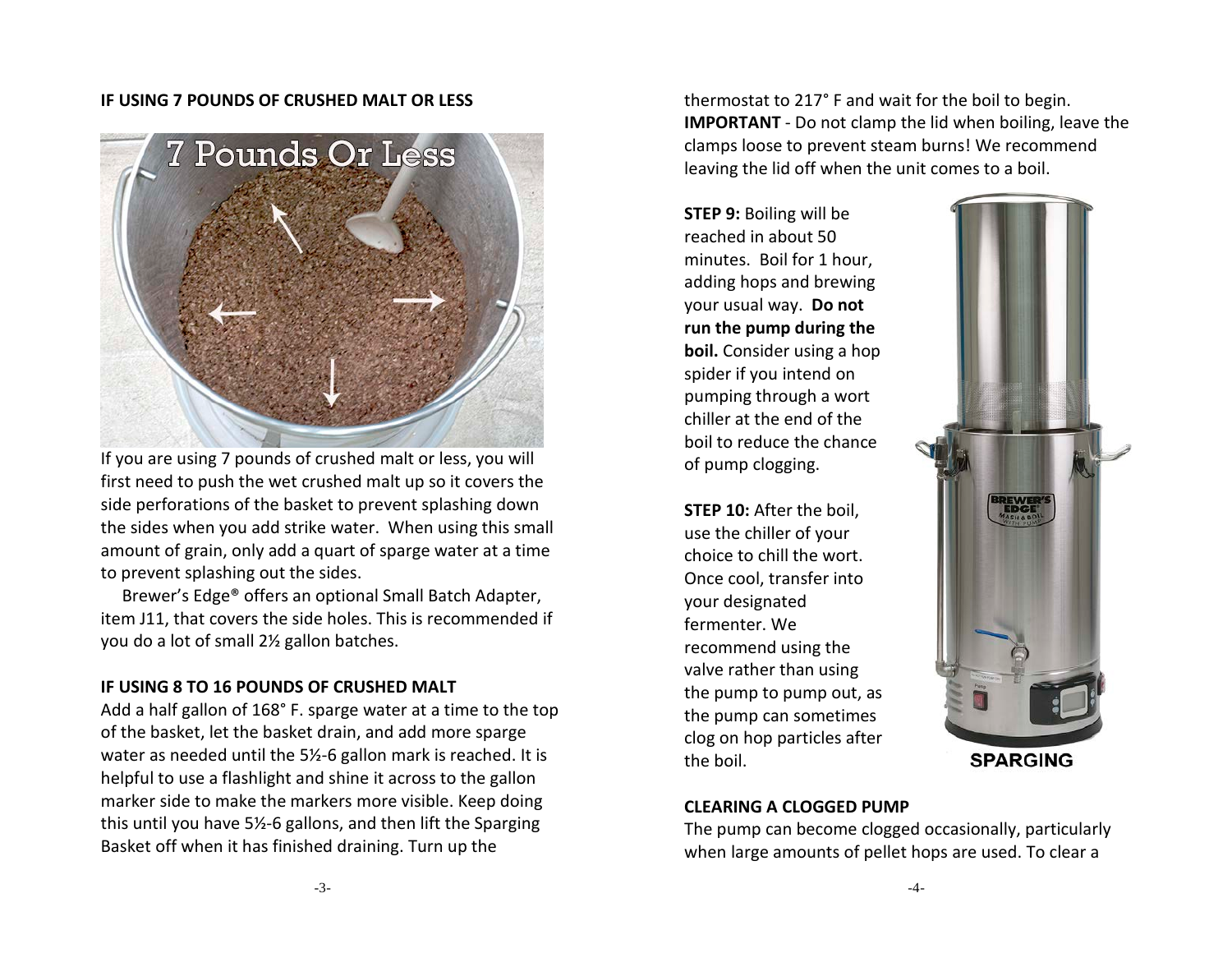pump clog, turn the pump off and remove the recirculation arm. Add a half gallon of water to the unit. Open the blue valve handle and blow vigorously on the side pipe, and also

#### **FOR USE IN DISTILLING**

should not be used.

The Mash & Boil lid is distilling ready. If you plan to use your Mash & Boil to distill, you will need a standard Turbo 500 type distilling column that fits in a 47mm lid hole. Unscrew the handle from the Mash & Boil lid with a screwdriver to

suck to loosen any clog. Whole hops

reveal a 47mm hole, and install your column. Be sure to clamp the lid to seal when distilling, and release clamps when done.

#### **CLEANING THE UNIT**

**Always unplug before cleaning.** Clean your Mash & Boil interior with a scrub sponge and then rinse with water.

Now plug it back in and add a gallon of clean water. Reattach the recirculation arm and run the pump for a few seconds until the water runs clear. Now unplug the unit, remove the recirculation arm, and leave the unit upside down to dry between uses.

### **DO NOT REMOVE THE VALVE FOR CLEANING!**

**Doing so will void the warranty and may cause leaks between the double walls.** Open the valve and rinse with water to clean. The heat of the next boil will effectively sanitize the valve.

## **ERROR CODES & THE RESET BUTTON:**

**ER1:** Thermostat error, usually caused by the red thermostat cable plug coming loose from the top left corner of the internal power board.



**ER4:** Thermostat overheating protection. This can happen when the heating element and thermostat are covered by a hop or grain bag. It can also be caused by heavy trub deposits resulting from too fine a grain crush, or malt extract or honey being poured into the unit, coating the thermostat. Reset by unplugging, and pressing the reset button on the bottom center of the unit.

#### **1 YEAR WARRANTY & SERVICE (do not return to store)**

A one year warranty from date of purchase is provided by Brewer's Edge®. This applies to household use only, commercial use will void this warranty.

Warranty is valid in the United States only, and only applies to units purchased from authorized sellers, which are home brewing dedicated retailers and online home brew stores. Proof of purchase in the form of a receipt for store or online purchase is required for warranty service.

Email **[info@brewersedge.com](mailto:info@brewersedge.com)** with a copy of your proof of purchase for warranty service information. You can also go to **brewersedge.com** for the latest tips on use, and check the Facebook Mash & Boil user group.